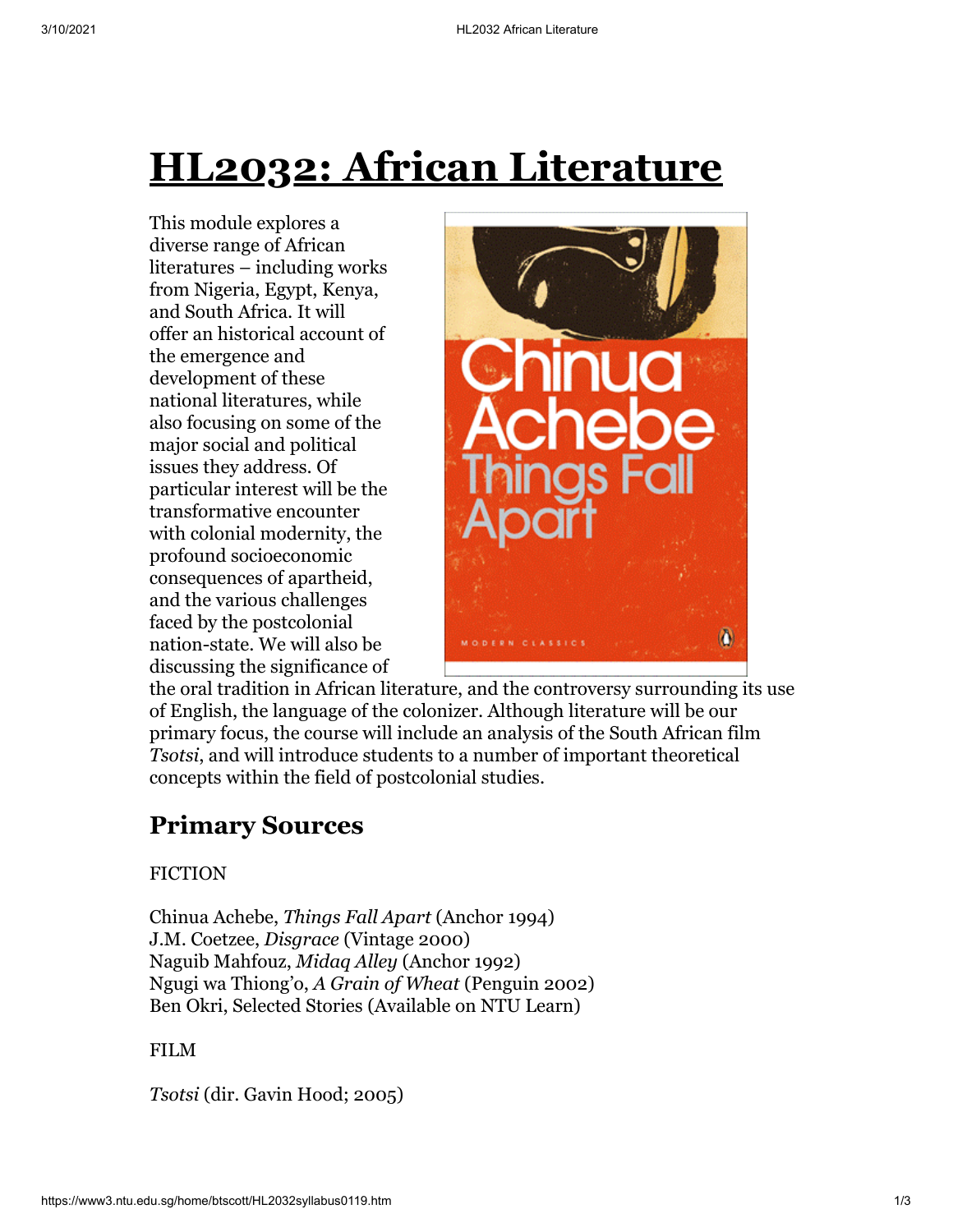## **Secondary Sources**

Simon Gikandi, *Reading the African Novel* Gareth Griffiths, *African Literatures in English: East and West* Tejumola Olaniyan and Ato Quayson (ed.), *African Literature: An Anthology of Criticism and Theory*

### **Assessment**

| Class participation | 10% |
|---------------------|-----|
| Coursework essay    | 40% |
| Examination         | 50% |

## **Lecturer**

Dr. Bede Scott HSS–03–60 [btscott@ntu.edu.sg](mailto:btscott@ntu.edu.sg)

| <b>Week</b>                     | <b>Topics</b>                     | <b>Readings</b>                                          |
|---------------------------------|-----------------------------------|----------------------------------------------------------|
| $\blacksquare$<br>14 Jan        | <b>Introduction</b>               |                                                          |
| $\mathbf{2}$<br>21 Jan          | <b>Colonial Encounters I</b>      | Chinua Achebe, Things<br><b>Fall Apart</b>               |
| 3<br>28 Jan                     | <b>Colonial Encounters II</b>     | Chinua Achebe, Things<br><b>Fall Apart</b>               |
| 4<br>4 Feb                      | <b>Tradition and Modernity I</b>  | Naguib Mahfouz, Midaq<br>Alley                           |
| 5<br>11 Feb                     | <b>Tradition and Modernity II</b> | Naguib Mahfouz, Midaq<br>Alley                           |
| 6<br>18 Feb                     | Independence I                    | Ngugi wa Thiong'o, $A$<br>Grain of Wheat                 |
| 7<br>25 Feb                     | Independence II                   | Ngugi wa Thiong'o, $A$<br>Grain of Wheat                 |
| 8                               | <b>Recess</b>                     |                                                          |
| $\boldsymbol{Q}$<br>11<br>March | <b>Postcolonial Narratives I</b>  | Ben Okri, 'In the Shadow<br>of War,' 'In the City of Red |